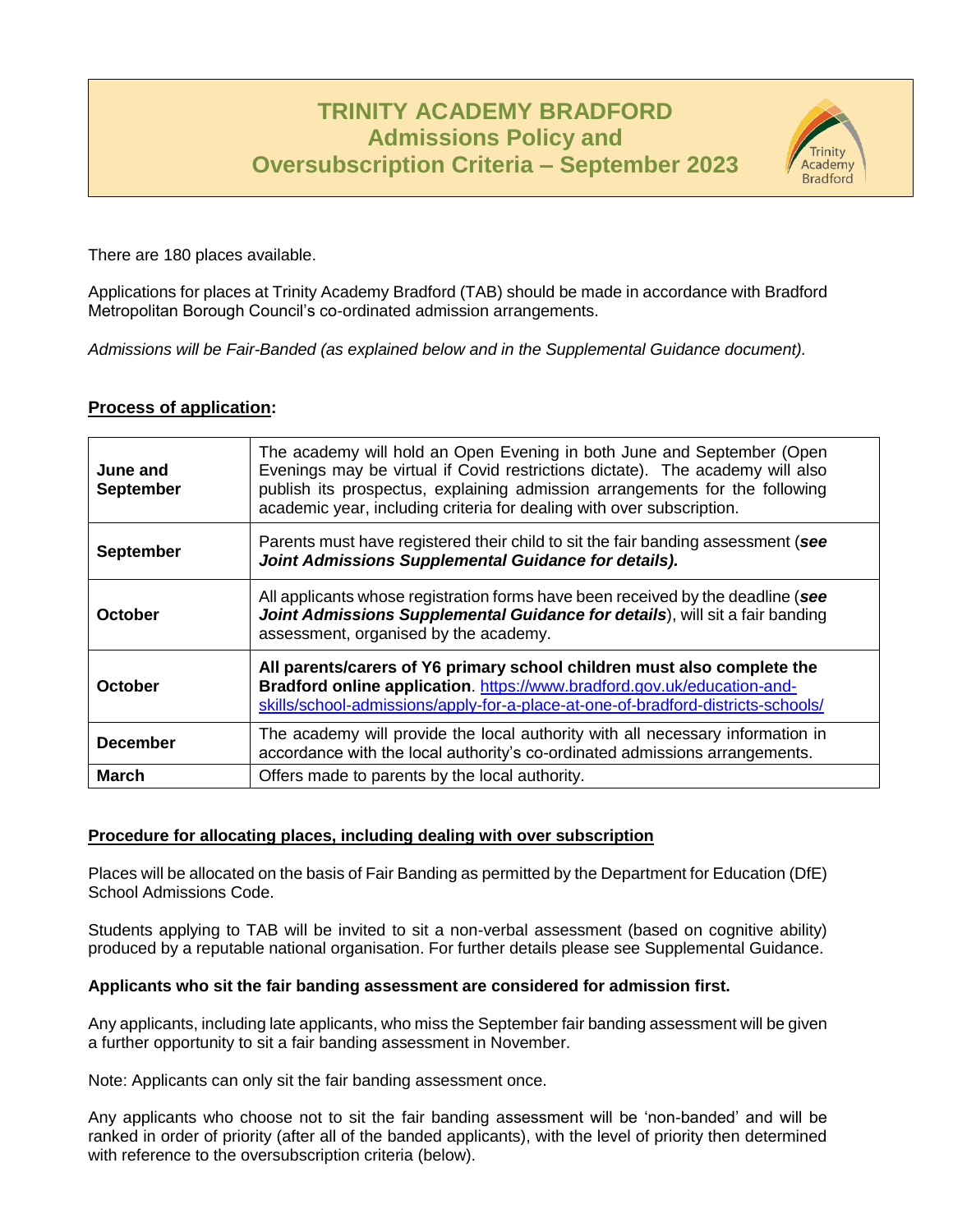#### **How Fair Banding works.**

The assessment is not a traditional entrance exam which children either pass or fail. It is done to ensure that our intake exactly matches the ability profile of the children applying. To achieve this, all applicants (by the deadline) are invited to take a non-verbal reasoning assessment to divide them into 4 ability bands, from Band 1 at the bottom up to Band 4 at the top. We will admit the required number from each band based on the spread of ability of those applying.

The assessment is externally set by a well-established educational assessment agency and the papers are collected by the agency to be marked. The academy is then provided with a list of each child's assessment mark, similar to an IQ score, with 100 being the average. The marks are divided into four bands and we are instructed how many children to take from each band e.g. if 40% of those applying are identified in Band 2, then 40% of our intake has to be from this band. This ensures that the 180 places we offer reflect the ability range of our applicants.

Parents/cares of children who sit the fair banding assessment in September will be informed of their child's score (and the band they have been allocated to) prior to the national deadline for secondary school applications. Parents/carers of children who sit the later fair banding assessment will also be informed of their child's score (and the band they have been allocated to).

Children in receipt of an Education, Health and Care plan (EHC), children who are in public care – 'Looked After' and children who were previously looked after, who do not take the assessment will be allocated to the appropriate band on the basis of an alternative appropriate assessment e.g. a current teacher assessment of the child's capabilities, and the use of moderated professional judgment, to allocate the child into a band.

Children in receipt of an Education, Health and Care plan (EHC) that names TAB as the appropriate school, will be admitted before any other children.

### **Oversubscription criteria:**

In the event of the Academy being oversubscribed (after the admission of children with an Education, Health and Care Plan where the Academy is named), priority for admission will be given to those children who sit the fair banding assessment and who meet the criteria in the order set out below:

- 1. (a) Children who are in public care 'Looked After' (as defined by section 22 of the Children Act 1989) or children who were previously looked after but ceased to be so because they became adopted or became subject to a child arrangements or special guardianship order. (b) Children who appear (to the admission authority of the academy) to have been in public care outside of England and ceased to be in public care as a result of being adopted.<sup>1</sup>
	- *Note - A child is regarded as having been in state care in a place outside of England if they were accommodated by a public authority, a religious organisation or any other provider of care whose sole purpose is to benefit society.*
- 2. Children whose siblings currently attend the academy and who will continue to do so on the date of admission.
	- Note *"Sibling" is defined as a full or half brother or sister; a step brother or sister; an adoptive brother or sister; the children of parents living together in the same family household. The elder sibling must still be on roll at the academy when the younger child starts at the academy i.e. sibling applications will only be accepted for siblings of students in years 7 to 10.*
- 3. Children who attend named feeder schools Foxhill Primary School, Keelham Primary School, Russell Hall Primary School, Shibden Head Primary Academy and Stocks Lane Primary School.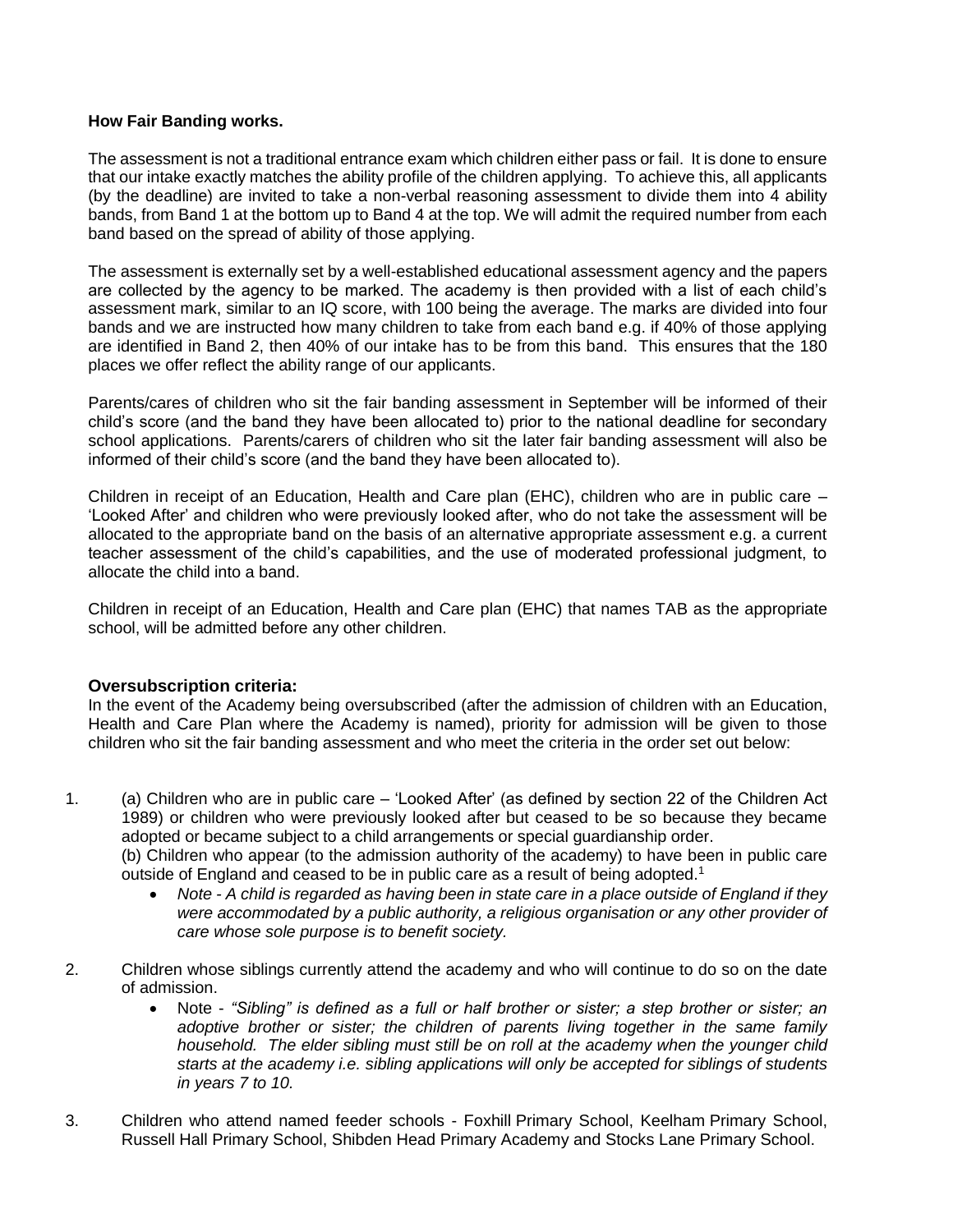- 4. Children of staff employed at the academy.
	- *Note – Staff, for this purpose, are defined as anyone employed by the academy who has held a permanent contract with the academy for at least two years prior to the application or to staff recently appointed to a post for which there is a demonstrable skill shortage.*
- 5. Other children.

Should any band not fill with students assessed and designated to that ability banding, then students will be drawn from other bands in the following order:

**Band 4** – if no Band 4 children are available, children from Band 3 will be offered places; if no Band 3 children are available, children from Band 2 will be offered places; if no Band 2 children are available, children from Band 1 will be offered places; if no Band 1 children are available, places will be offered to non-banded children.

**Band 3** – if no Band 3 children are available, children from Band 4 will be offered places; if no Band 4 children are available, children from Band 2 will be offered places; if no Band 2 children are available, children from Band 1 will be offered places; if no Band 1 children are available, places will be offered to non-banded children.

**Band 2** – if no Band 2 children are available, children from Band 3 will be offered places; if no Band 3 children are available, children from Band 1 will be offered places; if no Band 1 children are available, children from Band 4 will be offered places; if no Band 4 children are available, places will be offered to non-banded children.

**Band 1** - if no Band 1 children are available, children from Band 2 will be offered places; if no Band 2 children are available, children from Band 3 will be offered places; if no Band 3 children are available, children from Band 4 will be offered places; if no Band 4 children are available, places will be offered to non-banded children.

- 6. **Random Allocation** Random allocation (undertaken by the local authority or another body unconnected with TAB) will be used as a tie-break to decide who has highest priority for admission if the distance between a child's home and the academy is equidistant in any individual case. Distance from TAB - Distance will be calculated using a straight-line measurement from the pupil's home to the main school gate. To ensure consistency, all distance measurements will be carried out by the local authority's Geographical Information System (GIS) and no other method of measuring distance will be considered. Each property has a co-ordinate taken from Ordnance Survey address point data. This is the point from which distance measurements will be taken.
	- *Note - The address given must be where the child and parents live permanently. It must not be the child minder's, grandparent's or other relative's address. If parents share custody of a child, then the school may request to see the court order, child tax credit letter, child benefit letter, medical card or other evidence to establish where the child is resident for the majority of the time during the weekdays. If there is joint custody for the child, then the address of the parents receiving the child benefit is used. Parents may be required to provide proof of permanent address.*

However, if children of multiple birth (twins and triplets) are tied for the final place, those siblings will be admitted over PAN